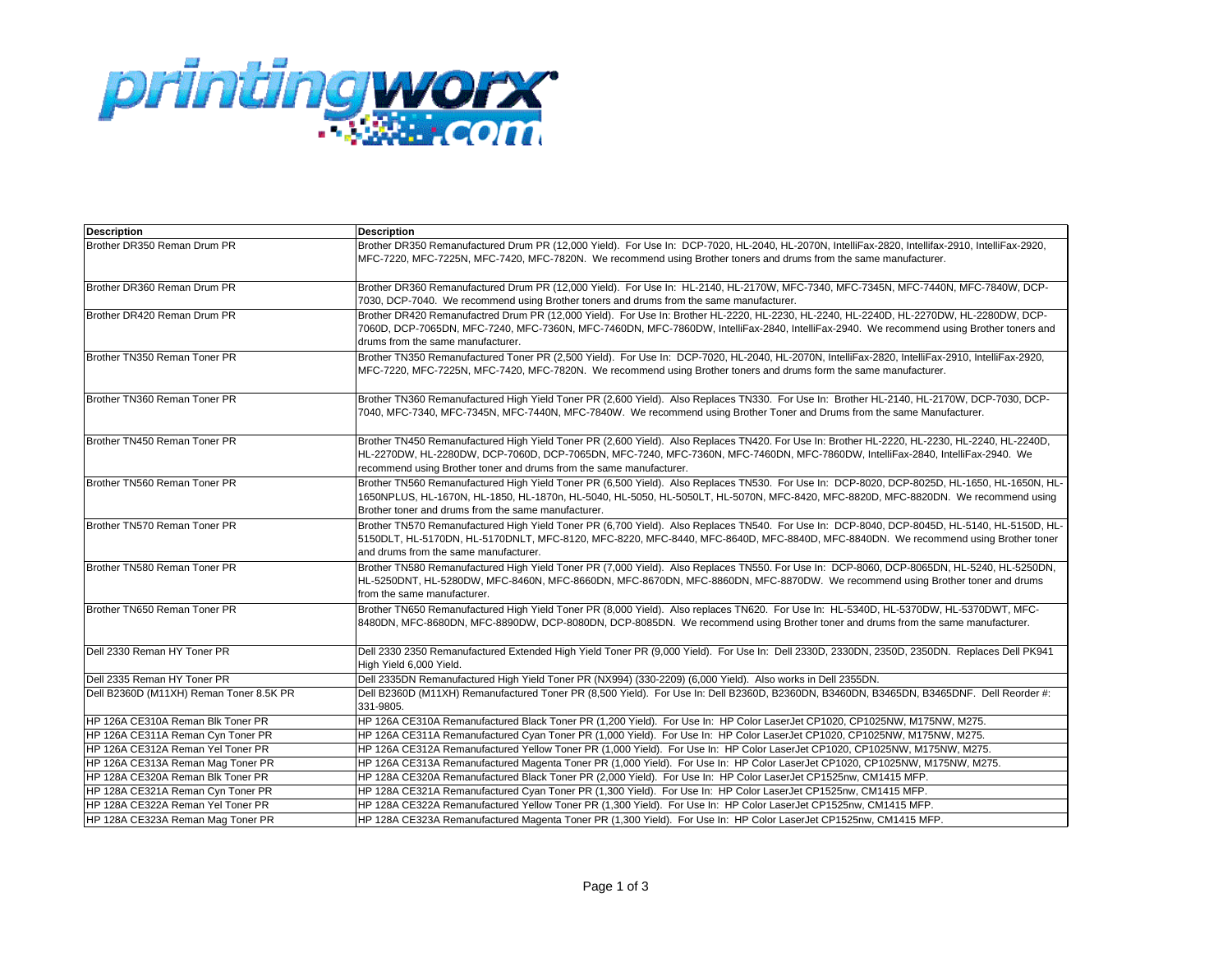

| HP 304A CC530A Reman Blk Toner PR   | HP 304A CC530A Remanufactured Black Toner PR (3,500 Yield). For Use In: HP Color LaserJet CP2025, CM2320 MFP. Canon 118 Black                                  |
|-------------------------------------|----------------------------------------------------------------------------------------------------------------------------------------------------------------|
|                                     | (2662B001AA) (CRG-118BK). Canon ImageClass MF8350CDN.                                                                                                          |
| HP 304A CC531A Reman Cyn Toner PR   | HP 304A CC531A Remanufactured Cyan Toner PR (2,800 Yield). For Use In: HP Color LaserJet CP2025, CM2320 MFP. Canon 118 Cyan                                    |
|                                     | (2661B001AA) (CRG-118C). Canon ImageClass MF8350CDN.                                                                                                           |
| HP 304A CC532A Reman Yel Toner PR   | HP 304A CC532A Remanufactured Yellow Toner PR (2,800 Yield). For Use In: HP Color LaserJet CP2025, CM2320 MFP. Also Replaces Canon 118                         |
|                                     | Yellow (2659B001AA) (CRG-118Y). Canon ImageClass MF8350CDN.                                                                                                    |
| HP 304A CC533A Reman Mag Toner PR   | HP 304A CC533A Remanufactured Magenta Toner PR (2,800 Yield). For Use In: HP Color LaserJet CP2025, CM2320 MFP. Also Replaces Canon 118                        |
|                                     | Magenta (2660B001AA) (CRG-118M). Canon ImageClass MF8350CDN.                                                                                                   |
| HP 504A CE250A Reman Blk Toner PR   | HP 504A CE250A Remanufactured Black Toner PR (5,000 Yield). For Use In: HP Color LaserJet CP3525, CM3530 MFP.                                                  |
| HP 504A CE251A Reman Cyn Toner PR   | HP 504A CE251A Remanufactured Cyan Toner PR (7,000 Yield). For Use In: HP Color LaserJet CP3525, CM3530 MFP.                                                   |
| HP 504A CE252A Reman Yel Toner PR   | HP 504A CE252A Remanufactured Yellow Toner PR (7,000 Yield). For Use In: HP Color LaserJet CP3525, CM3530 MFP.                                                 |
| HP 504A CE253A Reman Mag Toner PR   | HP 504A CE253A Remanufactured Magenta Toner PR (7,000 Yield). For Use In: HP Color LaserJet CP3525, CM3530 MFP.                                                |
| HP 504X CE250X Reman Blk Toner PR   | HP 504X CE250X Remanufactured High Yield Black Toner PR (10,500 Yield). For Use In: HP Color LaserJet CP3525, CM3530 MFP. High Yield                           |
|                                     | Replacement For HP 504A CE250A.                                                                                                                                |
| HP C4092A 1100 Reman Toner PR       | HP C4092A Remanufactured Toner PR (2,500 Yield). For Use In: HP LaserJet 1100, 3200.                                                                           |
| HP C4096A 2100 Reman Toner PR       | HP C4096A Remanufactured Toner PR (5,000 Yield). For Use In: HP LaserJet 2100, 2200.                                                                           |
| HP C8543X 9000 9040 Reman Toner PBX | HP C8543X Remanufactured Toner PBX (30,000 Yield). For Use In: HP LaserJet 9000, 9040, 9050, M9040mfp, M9050mfp.                                               |
| HP CB435A P1005 Reman Toner PR      | HP CB435A Remanufactured Toner PR (1,500 Yield). For Use In: HP LaserJet P1005, P1006.                                                                         |
| HP CB436A P1505 Reman Toner PR      | HP CB436A Remanufactured Toner PR (2,000 Yield). For Use In: HP LaserJet P1505, M1522.                                                                         |
| HP CC364A P4014 Reman Toner PR      | HP CC364A Remanufactured Toner PR (10,000 Yield). For Use In: HP LaserJet P4014, P4015, P4515.                                                                 |
| HP CC364X P4015 Reman Toner PR      | HP CC364X Remanufactured High Yield Toner PR (24,000 Yield). For Use In: HP LaserJet P4015 P4515. Not For Use In: LaserJet P4014.                              |
| HP CE255A P3015 Reman Toner PR      | HP CE255A Remanufactured Toner PR (6,000 Yield). For Use In: HP LaserJet P3010, P3015, P3016, Enterprise M525 Series.                                          |
| HP CE255X P3015 Reman Toner PR      | HP CE255X Remanufactured Toner PR (12,500 Yield). For Use In: HP LaserJet P3010, P3015, P3016, Enterprise M525 Series.                                         |
| HP CE278A P1606 Reman Toner PR      | HP CE278A Remanufactured Toner PR (2,100 Yield). For Use In: HP LaserJet P1606DN, M1536DNF MFP.                                                                |
| HP CE285A P1102 Reman Toner PR      | HP CE285A Remanufactured Toner PR (1,600 Yield). For Use In: HP LaserJet Pro P1102W, M1212NF MFP, M1217NFW MFP.                                                |
| HP CE390A M4555 Reman Toner PR      | HP CE390A Remanufactured Toner PR (10,000 Yield). For Use In: HP LaserJet Enterprise 600 models M601, M602, M603, & M4555MFP.                                  |
| HP CE390X M4555 Reman Toner PR      | HP CE390X Remanufactured Toner PR (24,000 Yield). For Use In: HP LaserJet Enterprise 600 models M602, M603, & M4555MFP. Not For Use In                         |
|                                     | LaserJet Enterprise 600 model M601.                                                                                                                            |
| HP CE505A P2035 Reman Toner PR      | HP CE505A Remanufactured Toner PR (2,300 Yield). For Use In: HP LaserJet P2035, P2055.                                                                         |
| HP CE505X P2055 Reman Toner PR      | HP CE505X Remanufactured Toner PR (6,500 Yield). For Use In: HP LaserJet P2055.                                                                                |
| HP CF280A Reman Toner PR            | HP CF280A Remanufactured Toner PR (2,700 Yield). For Use In: HP LaserJet Pro 400. (Caution: Not the Same as HP LaserJet Pro 400 Color.)                        |
| HP CF280X Reman Toner PR            | HP CF280X Remanufactured Toner PR (6,900 Yield). For Use In: HP LaserJet Pro 400. (Caution: Not the Same as HP LaserJet Pro 400 Color.)                        |
| HP 38A 42X Jumbo Uni Reman Toner PR | HP Q1338A Q1339A Q5942X Q5945A Jumbo Universal Remanufactured Toner PR(30,0000 Yield). For Use In: HP LaserJet 4200, 4250, 4300, 4350,                         |
|                                     | 4345mfp, M4345mfp. Not for Use in HP LaserJet 4240.                                                                                                            |
| HP Q1338A 4200 Reman Toner PR       | HP Q1338A Remanufactured Toner PR (12,000 Yield). For Use In: HP LaserJet 4200.                                                                                |
| HP Q1339A 4300 Reman Toner PR       | HP Q1339A Remanufactured Toner PR (18,000 Yield). For Use In: HP LaserJet 4300.                                                                                |
| HP Q2610A 2300 Reman Toner PR       | HP Q2610A Remanufactured Toner PR (6,000 Yield). For Use In: HP LaserJet 2300.                                                                                 |
| HP Q2612A 1012 Reman Toner PR       | HP Q2612A Remanufactured Toner PR (2,000 Yield). For Use In: HP LaserJet 1012, 1018, 1020, 1022, 3015, 3020, 3030, 3050, 3052, 3055, M1319F                    |
|                                     | MFP.                                                                                                                                                           |
| HP Q2612X 1012 Reman Toner PR       | HP Q2612X Remanufactured High Yield Toner PR (3,000 Yield). For Use In: HP LaserJet 1012, 1018, 1020, 1022, 3015, 3020, 3030, 3050, 3052, 3055,<br>M1319f MFP. |